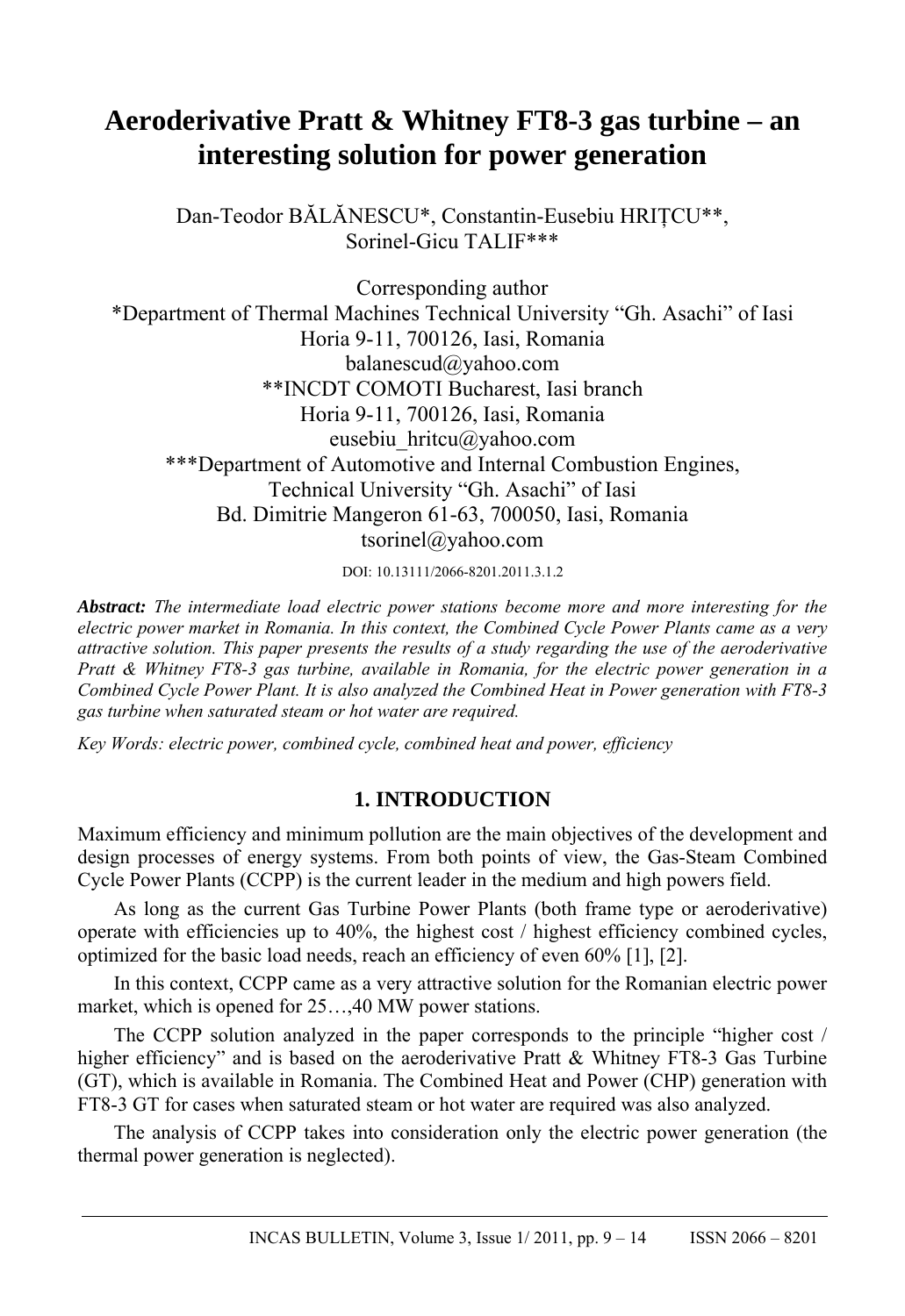## **2. PRESENTATION OF THE POWER PLANT**

Schematic of the CCPP is presented in fig. 1 a. As mentioned above, CCPP is based on the FT8-3 GT. A steam cycle with one pressure level was considered.

Schematic of the CHP Plant is presented in fig. 1 b). The scheme includes the evaporator (EV) only when CHP Plant produces saturated steam. When CHP Plant produces hot water HRSG is replaced by HWB. Obviously, EV is absent in this case.



Fig. 1 – Analyzed configurations of CCPP and CHP

The FT8 is a 25 MW GT consisting of a gas generator derived from the JT8D-219 aircraft engine and a separate power turbine. Power turbines are available optimized for electric power generation (3000 or 3600 RPM) or mechanical drive (5500 RPM nominal speed). The FT8-3 GT is an updated model of FT8 which increases hot day power (35°C ambient temperature) by 15% [2].

The FT8-3 GT operates with gas fuel, LHV = 48078 kJ/kg. At  $p_0 = 1.013$  bar and  $T_0 =$ 288 K (ambient conditions) the characteristic parameters of FT8-3 are:

| • fuel consumption              | $-FC = 6335$ kg/h              |
|---------------------------------|--------------------------------|
| • exhaust gas mass flow rate    | $-Ge = 91.42$ kg/s             |
| • exhaust gas temperature       | $-T_i = 759 \text{ K}$         |
| $output - individual operation$ | $-P_{GT} = 30480$ kW           |
| • specific fuel consumption     | $-$ SFC $_{GT}$ = 0.208 kg/kWh |
|                                 |                                |

## **3. POWER PLANT PERFORMANCE ESTIMATION**

The analysis was made for following parameters:

GT output loss (caused by HRSG passing)  $\Delta P_{GT} = 0.05 \cdot P_{GT}$ HRSG exhaust temperature (minimum admitted value) -  $t_e = 120^{\circ}C$ • heat transfer efficiency (for HRSG heat exchangers)  $-\eta_x = 0.95$ bled steam pressure  $-p_{\text{BS}} = 1.2 \text{ bar}$ condensing pressure  $-p_C = 0.05$  bar pinch point (minimum admitted value)  $-\Delta t_p = 25 \text{ deg}$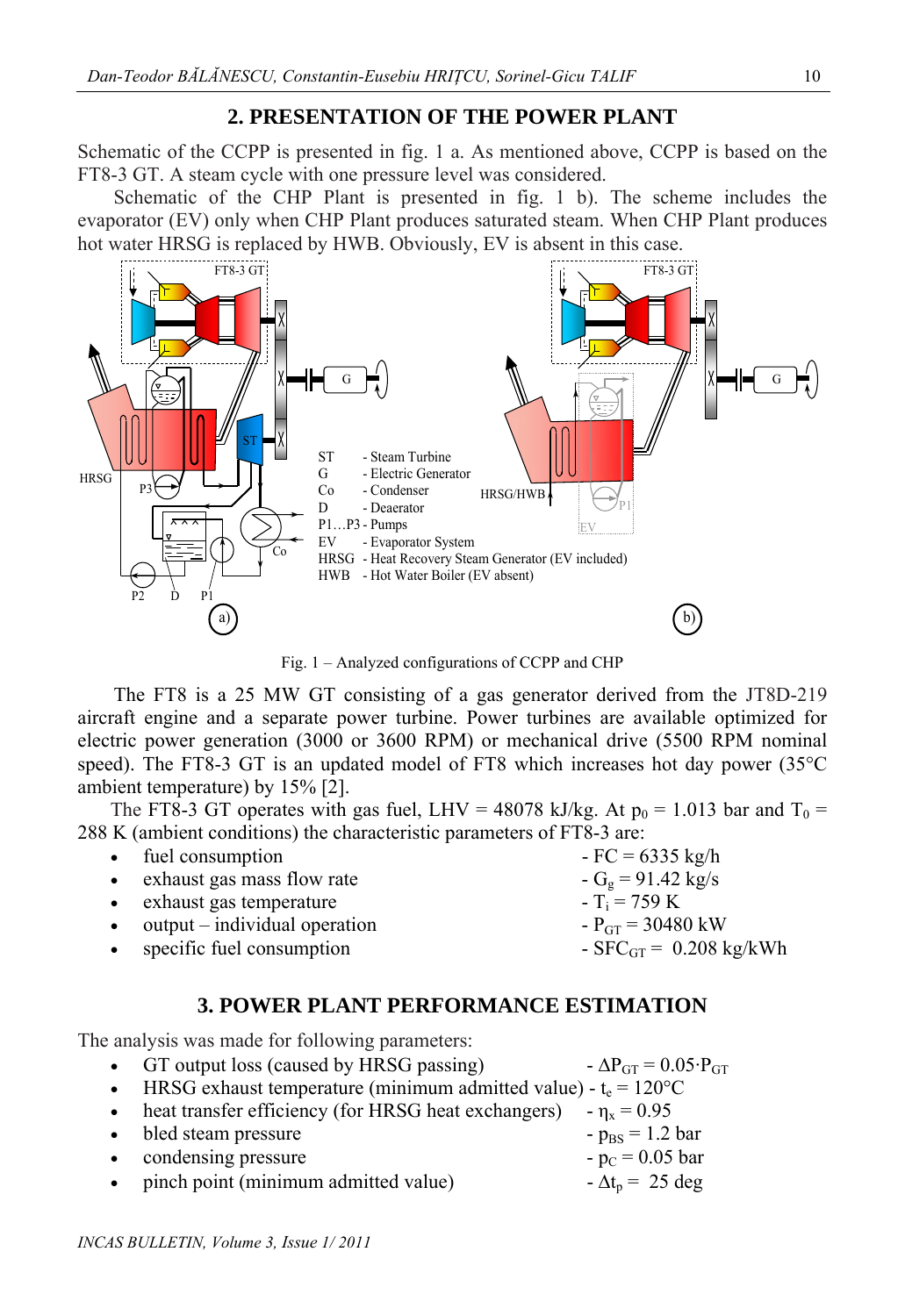• steam turbine isentropic efficiencies -  $\eta_s = 0.86$ 

$$
eta function = mean = 0.99
$$

We mention that HRSG inlet gas temperature is 759 K / 486 $^{\circ}$ C – equal with GT exhaust gas temperature, because there is no supplemental firing.

The parameters of steam and hot water had been established according to STAS 2764-86. In order to estimate the performances of CCPP the following parameters had been calculated [3], [4], [5], [6]:

 $\bullet$  GT efficiency – simple cycle

$$
\eta_{GT-SC} = 3.6 \cdot 10^3 \cdot \frac{P_{GT}}{FC \cdot LHV} \tag{1}
$$

$$
\eta_{GT-SC} = 0.36
$$

 $\bullet$  GT efficiency – combined cycle

$$
\eta_{GT-CC} = 3.6 \cdot 10^3 \cdot \frac{P_{GT} - \Delta P_{GT}}{FC \cdot LHV}
$$
\n(2)

$$
\eta_{GT-CC} = 0.342
$$

• Steam Turbine output

$$
P_{ST} = [G_w \cdot (i_S - i_{BS}) + G_{co} \cdot (i_{BS} - i_{co})] \cdot \eta_m \quad [kW] ,
$$
 (3)

where:  $G_{\rm co}$  - steam mass flow on the steam turbine exhaust [kg/s];

- $i<sub>S</sub>$  steam turbine inlet enthalpy [kJ/kg];
- $i_{BS}$  bled steam enthalpy [kJ/kg];
- $i_{\rm co}$  steam turbine exhaust enthalpy [kJ/kg];

 $G_w$  - steam mass flow delivered by HRSG [kg/s]; it is calculated with the following formula

$$
G_w = \frac{Q_u}{i_S - i_w} = \frac{G_g \cdot (i_i - i_e) \cdot \eta_x}{i_S - i_w} \quad [kg/s]. \tag{4}
$$

In (4) we denoted:

- $Q_{u}$  heat absorbed in HRSG [kW];
- $i_w$  HRSG feed water enthalpy [kJ/kg];
- $i_i$  HRSG inlet enthalpy [kJ/kg];
- ie HRSG exhaust enthalpy [kJ/kg].
- Steam Turboengine efficiency

$$
\eta_{ST} = \frac{P_{ST}}{G_g \cdot (i_i - i_e)}\tag{5}
$$

CCPP overall output

$$
P_{CC} = (P_{GT} - \Delta P_{GT}) + P_{ST} \quad [kW]
$$
\n<sup>(6)</sup>

Specific fuel consumption of CCPP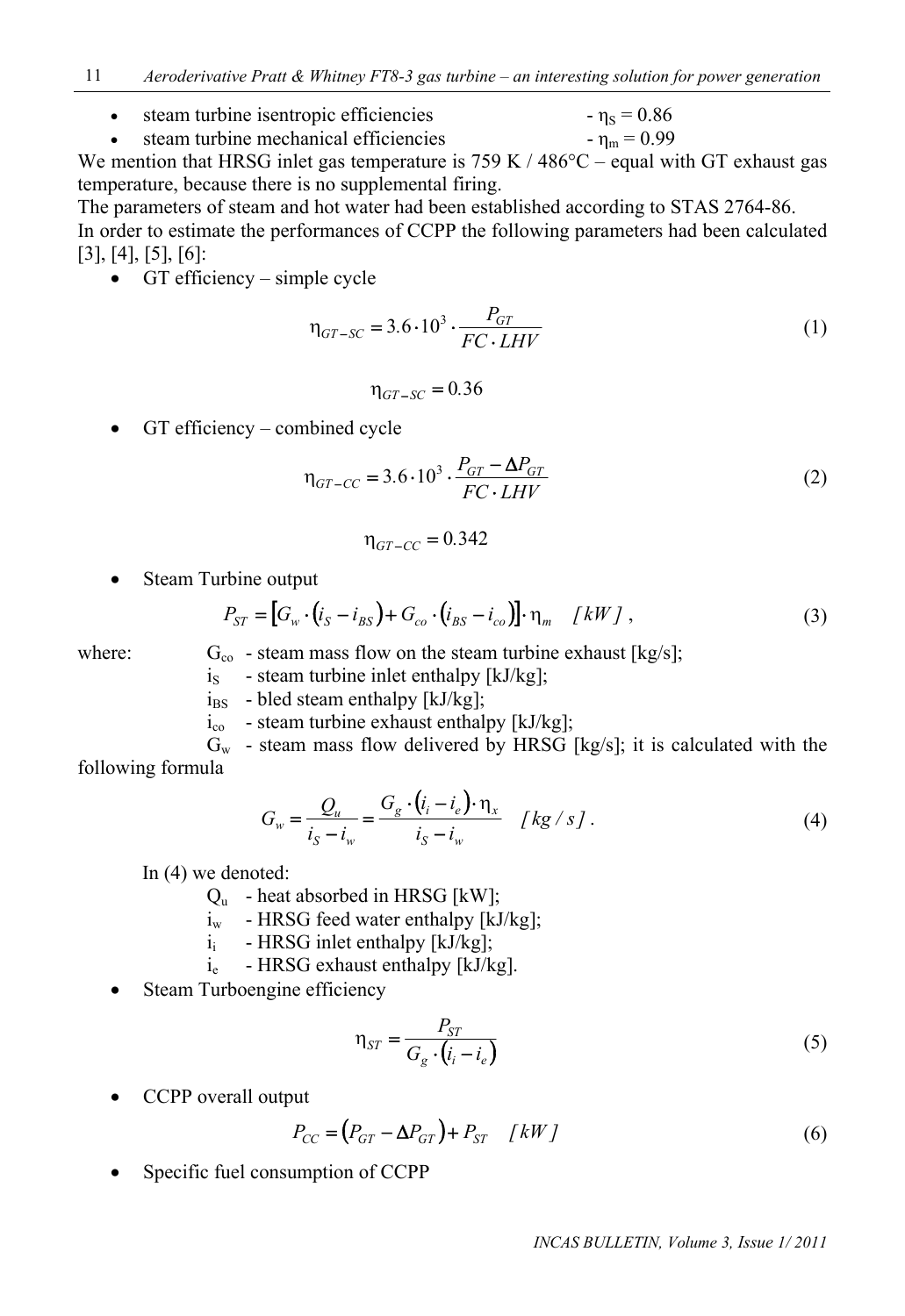$$
SFC_{CC} = FC / P_{CC} \quad [kg / kWh]
$$
 (7)

|                                            | gauge                          | [bar] | 15.7  | 15.7  | 14.7  | 14.7  | 14.7 |  |
|--------------------------------------------|--------------------------------|-------|-------|-------|-------|-------|------|--|
| Steam pressure                             | absolute                       | [bar] | 16.7  | 16.7  | 15.7  | 15.7  | 15.7 |  |
| Steam temperature                          | $\lceil{^\circ}\text{C}\rceil$ | 320   | 250   | 350   | 300   | 250   |      |  |
|                                            | gauge                          | [bar] | 16.6  | 16.6  | 15.5  | 15.5  | 15.5 |  |
| Drum pressure                              | absolute                       | [bar] | 17.6  | 17.6  | 16.5  | 16.5  | 16.5 |  |
| Saturation temperature                     | <sup>0</sup> Cl                | 206   | 206   | 203   | 203   | 203   |      |  |
| HRSG exhaust gas temperature $(t_e)$       | $^{\circ}\mathrm{Cl}$          | 176   | 172   | 176   | 173   | 170   |      |  |
| Pinch point $(\Delta t_n)$                 | $\rm ^{\circ}C$                | 25    |       |       |       |       |      |  |
| Heat absorbed in HRSG $(Q_u)$              | kW]                            | 29364 | 29730 | 29364 | 29638 | 29912 |      |  |
| HRSG feed water temperature                | $^{\circ}\mathrm{Cl}$          | 100   |       |       |       |       |      |  |
| Steam production $(G_w)$                   | [t/h]                          | 39.8  | 42.9  | 38.8  | 40.8  | 43.1  |      |  |
| Steam Turbine output $(P_{ST})$            | [kW]                           | 8792  | 8697  | 8815  | 8731  | 8670  |      |  |
| Steam Turboengine efficiency $(\eta_{ST})$ |                                | 0.284 | 0.278 | 0.285 | 0.280 | 0.275 |      |  |
| CCPP overall output $(P_{CC})$             | kW]                            | 37748 | 37653 | 37771 | 37687 | 37626 |      |  |
| Specific fuel consumption $(SFC_{CC})$     | [kg/kWh]                       | 0.168 |       |       |       |       |      |  |
| CCPP overall efficiency $(\eta_{CC})$      |                                | 0.446 | 0.445 | 0.446 | 0.445 | 0.445 |      |  |

Table 1 – Parameters of the CCPP based on FT8-3 GT

Table 2 – Parameters of the CHP consisting of FT8-3 GT and HRSG for saturated steam

|                                                                                | gauge                 | [bar] | 68.7  | 22.5            | 19.6                                            | 14.7  | 12.7  | 7.85 | 3.9         | 0.7  |
|--------------------------------------------------------------------------------|-----------------------|-------|-------|-----------------|-------------------------------------------------|-------|-------|------|-------------|------|
| Steam pressure                                                                 | absolute              | [bar] | 69.7  | 23.5            | 20.6                                            | 15.7  | 13.7  | 8.9  | 4.9         | 1.7  |
| Saturated steam temperature                                                    | $^{\circ}\mathrm{Cl}$ | 285.5 | 220.7 | 213.9           | 200.5                                           | 194.1 | 174.7 |      | 151.21115.4 |      |
| Feed water temperature                                                         | $^{\circ}$ Cl         | 100   | 100   | 100             | 100                                             | 100   | 40    | 40   | 40          |      |
| HRSG exhaust gas temperature $(t_e)$                                           | [°C]                  | 209   | 176   | 173             | 166                                             | 163   | 120   | 120  | 120         |      |
| Pinch point $(\Delta t_n)$                                                     | ™°Cl                  | 25    | 25    | 25              | 25                                              | 25    | 27.3  | 36.6 | 50.8        |      |
| Heat absorbed in HRSG $(Q_u)$                                                  |                       | [kW]  |       |                 | 26349 29377 29652 30291 30566 34468 34468 34468 |       |       |      |             |      |
| Steam production $(G_w)$                                                       |                       | ⊺t/h1 | 40.4  | 44.5            | 44.9                                            | 46    | 46.5  | 47.6 | 48.1        | 49   |
| CHP overall output $(P_{CHP})$                                                 |                       | [kW]  |       |                 | 55305 58333 58608 59247 59521 63424 63424 63424 |       |       |      |             |      |
| Specific fuel consumption (SFC <sub>CHP</sub> ) [kg/kWh] 0.115   0.109   0.108 |                       |       |       |                 |                                                 | 0.107 | 0.106 | 0.1  | 0.1         | 0.1  |
| CHP efficiency $(\eta_{CHP})$                                                  |                       |       | 0.654 | $0.689$ $0.693$ |                                                 | 0.7   | 0.704 | 0.75 | 0.75        | 0.75 |

Table 3 – Parameters of the CHP consisting of FT8-3 GT and Hot Water Boiler

| Inlet water temperature              | $^{\circ}\mathrm{C}$ | 70    | 70  | 70  | 70  | 90                                 | 70 |  |  |
|--------------------------------------|----------------------|-------|-----|-----|-----|------------------------------------|----|--|--|
| Outlet water temperature             | $^{\circ}\mathrm{C}$ | 160   | 150 | 130 | 120 | 130                                | 90 |  |  |
| HRSG exhaus gas temperature $(t_e)$  | $^{\circ}\mathrm{C}$ | 120   |     |     |     |                                    |    |  |  |
| Heat absorbed by water $(Q_u)$       | [kW]                 | 34468 |     |     |     |                                    |    |  |  |
| Hot water production $(G_w)$         | $\lceil t/h \rceil$  |       |     |     |     | 325.2 366.4 490.1 589.0 733.3 1478 |    |  |  |
| CHP overall output $(P_{CHP})$       | [kW]                 | 63424 |     |     |     |                                    |    |  |  |
| Specific fuel consumption $(SFCCHP)$ | kg/kWh]              | 0.1   |     |     |     |                                    |    |  |  |
| CHP efficiency $(\eta_{CHP})$        |                      | 0.75  |     |     |     |                                    |    |  |  |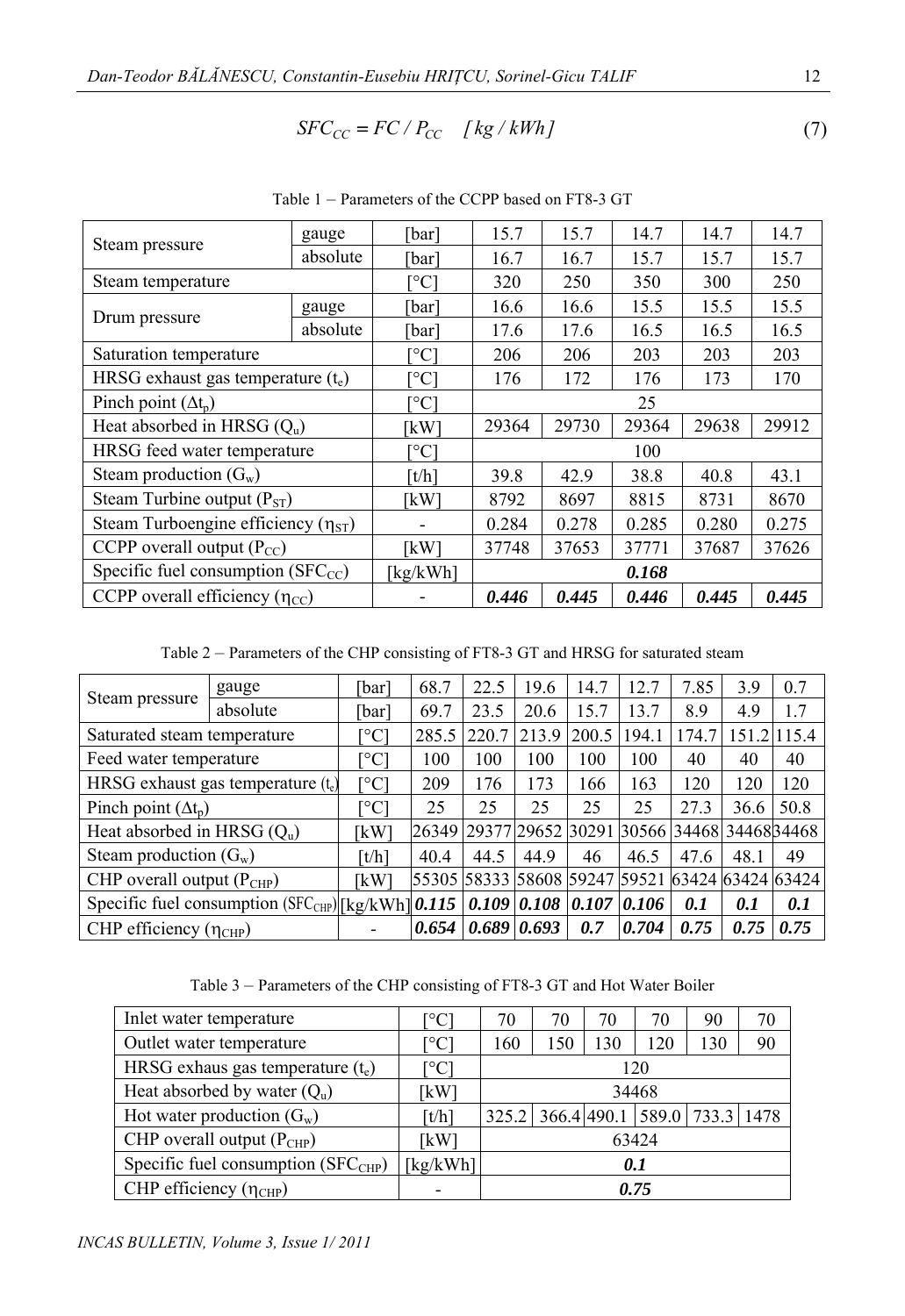• CCPP overall efficiency (electrical)

$$
\eta_{CC} = 3.6 \cdot 10^3 \cdot \frac{P_{CC}}{FC \cdot LHV} \tag{8}
$$

The results of the calculus are presented in Table 1.

In the case of a CHP Plant, the overall electrical efficiency is calculated with formula (2). For CHP versions with Hot Water Boiler, the hot water mass flow is also given by formula (4) but, in this case, is and  $i_w$  are the outlet / inlet water enthalpies.

The CHP Plant performances are indicated by the following parameters:

• CHP overall output

$$
P_{CHP} = (P_{GT} - \Delta P_{GT}) + Q_u \quad [kW]
$$
\n(9)

Specific fuel consumption of CHP Plant

$$
SFC_{CHP} = FC / P_{CHP} \quad [kg / kWh]
$$
 (10)

CHP overall efficiency (electrical + thermal)

$$
\eta_{CHP} = 3.6 \cdot 10^3 \cdot \frac{(P_{GT} - \Delta P_{GT}) + Q_u}{FC \cdot LHV} \,. \tag{11}
$$

In Table 2 and Table 3 the values of the CHP characteristic parameters for both saturated steam and hot water versions are presented.

#### **4. CONCLUSIONS**

- 1. Compared with the most advanced CCPP, which operate with  $\eta_{CC}$  up to 60%, the analyzed CCPP seems to be modest in terms of performance point of view; but, as long as it has  $\eta_{CC} = 0.446$ , the analyzed CCPP outmatches all the Power Plants that operating now in Romania. Besides, the analyzed configuration corresponds to the principle "higher cost / higher efficiency" and not "the highest cost / the highest efficiency", which is applied in the case of the most advanced CCPP.
- 2. For FT8-3 GT in single operation,  $\eta_{\text{GT-SC}} = 0.36$  and SFC<sub>GT</sub> = 0.208 kg/kWh; as long as the analyzed CCPP operates with  $\eta_{CC} = 0.446$  and SFC<sub>CC</sub> = 0.168 kg/kWh it can be concluded that steam cycle improves the Power Plant performances with 24%.
- 3. CHP Plant based on FT8-3 GT can generates 40.4 to 49 t/h of saturated steam or 325.2 to 1478 t/h of hot water, function by the steam / water thermodynamic parameters.
- 4. As long as the minimum admitted value of  $t_e$  (120 $^{\circ}$ C) can be achieved, CHP Plant performances are highest ( $\eta_{CHP} = 0.75$ , SFC<sub>CHP</sub> = 0.1 kg/kWh). When CHP Plant produces hot water, this condition is always fulfilled; when Power Plant produces saturated steam, this condition is broken when steam pressure increases and minimum pinch point condition can not be fulfilled anymore for  $t_e = 120^{\circ}$ C. In this case  $t_e$  increases and CHP performances are consequently reduced. The worst case is the one represented by column 1 in the Table 2, when the absolute pressure of steam is of 69.7 bar and the saturation temperature is 285.5°C. In this case, the minimum admitted pinch point condition imposes t<sub>e</sub> = 209°C, which leads to  $\eta_{CHP}$  = 0.654 and SFC<sub>CHP</sub> = 0.115 kg/kWh.